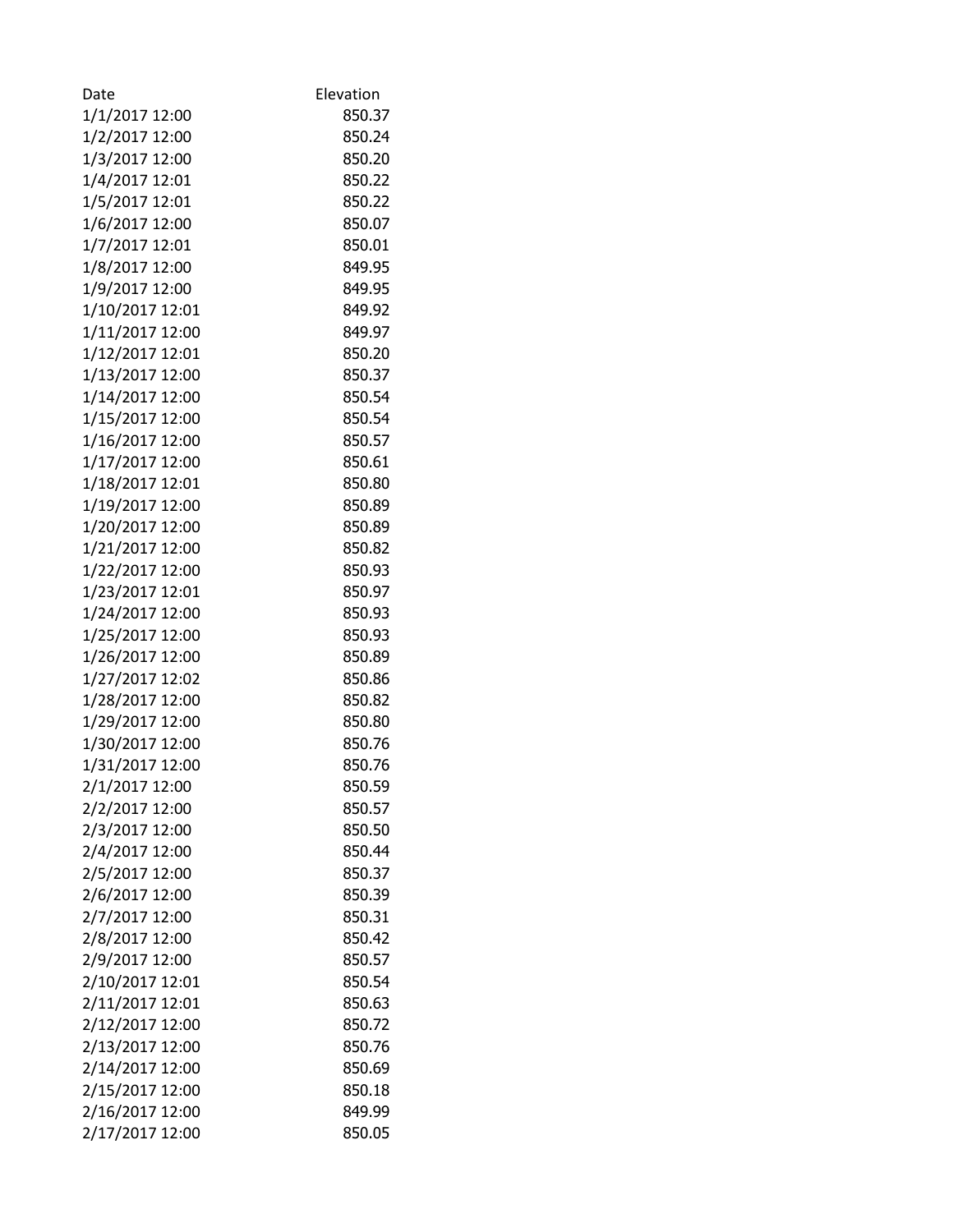| 2/18/2017 12:00 | 850.03 |
|-----------------|--------|
| 2/19/2017 12:00 | 850.05 |
| 2/20/2017 12:00 | 849.95 |
| 2/21/2017 12:01 | 849.90 |
| 2/22/2017 12:00 | 849.86 |
| 2/23/2017 12:00 | 849.97 |
| 2/24/2017 12:00 | 849.95 |
| 2/25/2017 12:00 | 849.97 |
| 2/26/2017 12:00 | 849.97 |
| 2/27/2017 12:00 | 849.88 |
| 2/28/2017 12:00 | 849.90 |
| 3/1/2017 12:00  | 850.01 |
| 3/2/2017 12:01  | 850.12 |
| 3/3/2017 12:00  | 850.24 |
| 3/4/2017 12:00  | 850.29 |
| 3/5/2017 12:00  | 850.24 |
| 3/6/2017 12:00  | 850.37 |
| 3/7/2017 12:01  | 850.39 |
| 3/8/2017 12:01  | 850.42 |
| 3/9/2017 12:01  | 850.24 |
| 3/10/2017 12:01 | 850.29 |
| 3/11/2017 12:00 | 850.14 |
| 3/12/2017 11:01 | 850.14 |
| 3/13/2017 11:00 | 850.03 |
| 3/14/2017 11:00 | 849.92 |
| 3/15/2017 11:01 | 849.75 |
| 3/16/2017 11:00 | 849.95 |
| 3/17/2017 11:00 | 849.92 |
| 3/18/2017 11:01 | 849.92 |
| 3/19/2017 11:01 | 849.95 |
| 3/20/2017 11:00 | 849.95 |
| 3/21/2017 11:01 | 849.99 |
| 3/22/2017 11:00 | 850.03 |
| 3/23/2017 11:00 | 850.01 |
| 3/24/2017 11:01 | 849.99 |
| 3/25/2017 11:00 | 850.10 |
| 3/26/2017 11:00 | 850.20 |
| 3/27/2017 11:00 | 850.31 |
| 3/28/2017 11:00 | 850.39 |
| 3/29/2017 11:01 | 850.48 |
| 3/30/2017 11:00 | 850.54 |
| 3/31/2017 11:00 | 850.74 |
| 4/1/2017 12:01  | 850.89 |
| 4/2/2017 12:00  | 850.99 |
| 4/3/2017 12:00  | 851.16 |
| 4/4/2017 12:00  | 851.66 |
| 4/5/2017 12:00  | 851.59 |
| 4/6/2017 12:00  | 851.57 |
| 4/7/2017 12:00  | 851.7  |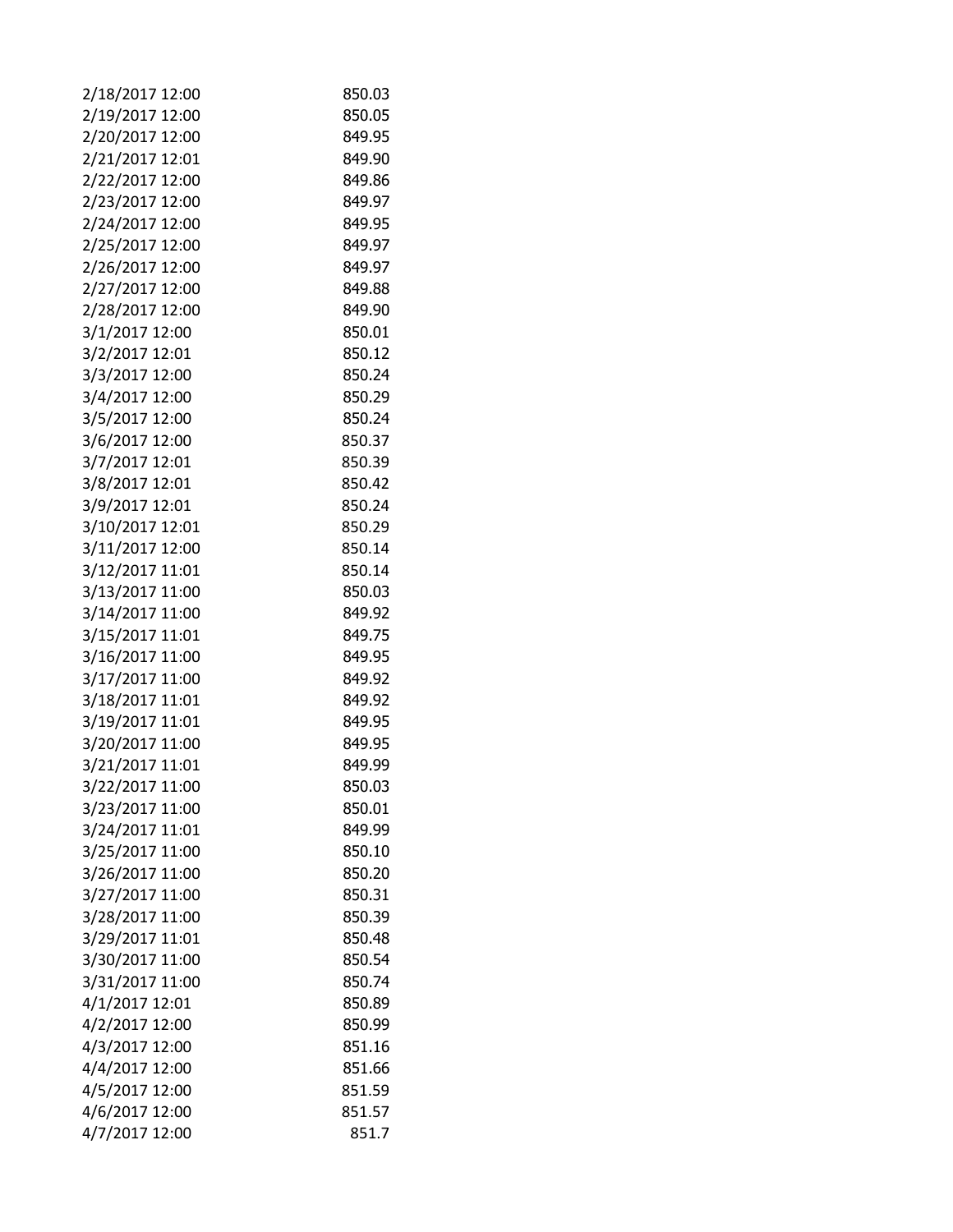| 4/8/2017 12:00  | 851.76 |
|-----------------|--------|
| 4/9/2017 12:00  | 851.4  |
| 4/10/2017 12:00 | 851.34 |
| 4/11/2017 12:00 | 851.85 |
| 4/12/2017 12:00 | 851.87 |
| 4/13/2017 12:01 | 851.68 |
| 4/14/2017 12:00 | 851.21 |
| 4/15/2017 12:00 | 851.29 |
| 4/16/2017 12:00 | 851.61 |
| 4/17/2017 12:00 | 851.44 |
| 4/18/2017 12:00 | 851.46 |
| 4/19/2017 12:01 | 851.44 |
| 4/20/2017 12:01 | 851.66 |
| 4/21/2017 12:00 | 851.70 |
| 4/22/2017 12:01 | 851.44 |
| 4/23/2017 12:00 | 851.44 |
| 4/24/2017 12:00 | 851.48 |
| 4/25/2017 12:00 | 851.57 |
| 4/26/2017 12:00 | 851.57 |
| 4/27/2017 12:00 | 851.57 |
| 4/28/2017 12:00 | 851.59 |
|                 | 851.48 |
| 4/29/2017 12:00 | 851.38 |
| 4/30/2017 12:00 | 851.68 |
| 5/1/2017 12:00  |        |
| 5/2/2017 12:01  | 851.61 |
| 5/3/2017 12:00  | 851.42 |
| 5/4/2017 12:00  | 851.34 |
| 5/5/2017 12:00  | 851.36 |
| 5/6/2017 12:00  | 851.34 |
| 5/7/2017 12:00  | 851.34 |
| 5/8/2017 12:00  | 851.44 |
| 5/9/2017 12:00  | 851.48 |
| 5/10/2017 12:00 | 851.48 |
| 5/11/2017 12:00 | 851.51 |
| 5/12/2017 12:00 | 851.40 |
| 5/13/2017 12:00 | 851.31 |
| 5/14/2017 12:01 | 851.51 |
| 5/15/2017 12:00 | 851.48 |
| 5/16/2017 12:00 | 851.57 |
| 5/17/2017 12:00 | 851.55 |
| 5/18/2017 12:00 | 851.53 |
| 5/19/2017 12:00 | 851.44 |
| 5/20/2017 12:00 | 851.46 |
| 5/21/2017 12:01 | 851.63 |
| 5/22/2017 12:00 | 851.78 |
| 5/23/2017 12:01 | 851.44 |
| 5/24/2017 12:01 | 851.36 |
| 5/25/2017 12:00 | 851.38 |
| 5/26/2017 12:00 | 851.36 |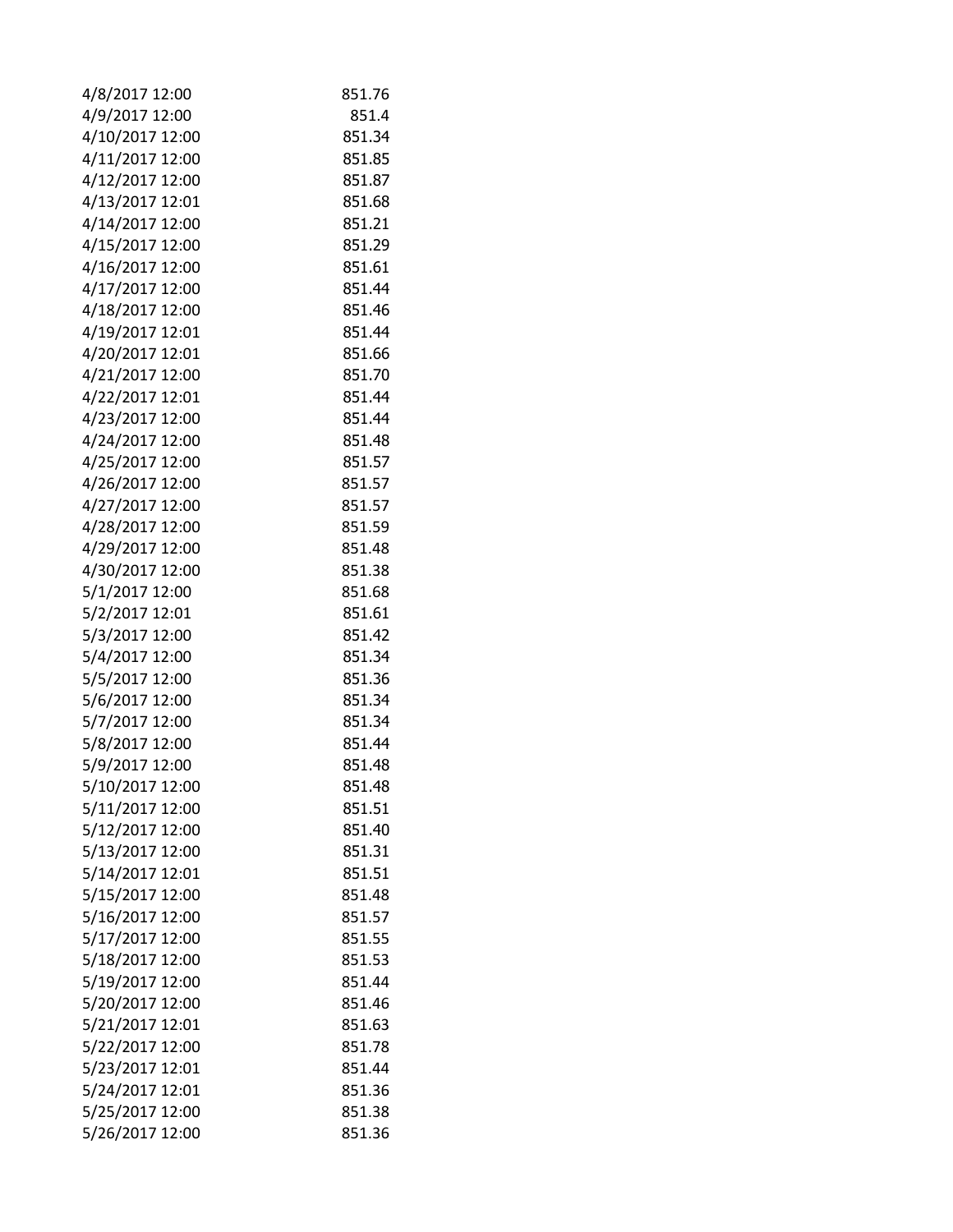| 5/27/2017 12:00 | 851.42 |
|-----------------|--------|
| 5/28/2017 12:00 | 851.59 |
| 5/29/2017 12:00 | 851.59 |
| 5/30/2017 12:01 | 851.57 |
| 5/31/2017 12:00 | 851.46 |
| 6/1/2017 12:01  | 851.36 |
| 6/2/2017 12:00  | 851.36 |
| 6/3/2017 12:00  | 851.36 |
| 6/4/2017 12:01  | 851.42 |
| 6/5/2017 12:00  | 851.40 |
| 6/6/2017 12:00  | 851.48 |
| 6/7/2017 12:00  | 851.48 |
| 6/8/2017 12:00  | 851.48 |
| 6/9/2017 12:00  | 851.44 |
| 6/10/2017 12:01 | 851.53 |
| 6/11/2017 12:00 | 851.53 |
| 6/12/2017 12:00 | 851.55 |
| 6/13/2017 12:00 | 851.53 |
| 6/14/2017 12:00 | 851.53 |
| 6/15/2017 12:00 | 851.48 |
| 6/16/2017 12:00 | 851.48 |
| 6/17/2017 12:00 | 851.44 |
| 6/18/2017 12:01 | 851.44 |
| 6/19/2017 12:01 | 851.40 |
| 6/20/2017 12:00 | 851.42 |
| 6/21/2017 12:00 | 851.40 |
| 6/22/2017 12:00 | 851.42 |
| 6/23/2017 12:00 | 851.55 |
| 6/24/2017 12:00 | 851.55 |
| 6/25/2017 12:00 | 851.57 |
| 6/26/2017 12:00 | 851.55 |
| 6/27/2017 12:00 | 851.57 |
| 6/28/2017 12:00 | 851.61 |
| 6/29/2017 12:01 | 851.53 |
| 6/30/2017 12:00 | 851.57 |
| 7/1/2017 12:01  | 851.55 |
| 7/1/2017 12:01  | 851.55 |
| 7/2/2017 12:00  | 851.55 |
| 7/3/2017 12:00  | 851.57 |
| 7/4/2017 12:00  | 851.57 |
| 7/5/2017 12:00  | 851.53 |
| 7/6/2017 12:00  | 851.53 |
| 7/7/2017 12:01  | 851.59 |
| 7/8/2017 12:00  | 851.61 |
| 7/9/2017 12:00  | 851.53 |
| 7/10/2017 12:00 | 851.61 |
| 7/11/2017 12:01 | 851.61 |
| 7/12/2017 12:00 | 851.55 |
| 7/13/2017 12:01 | 851.48 |
|                 |        |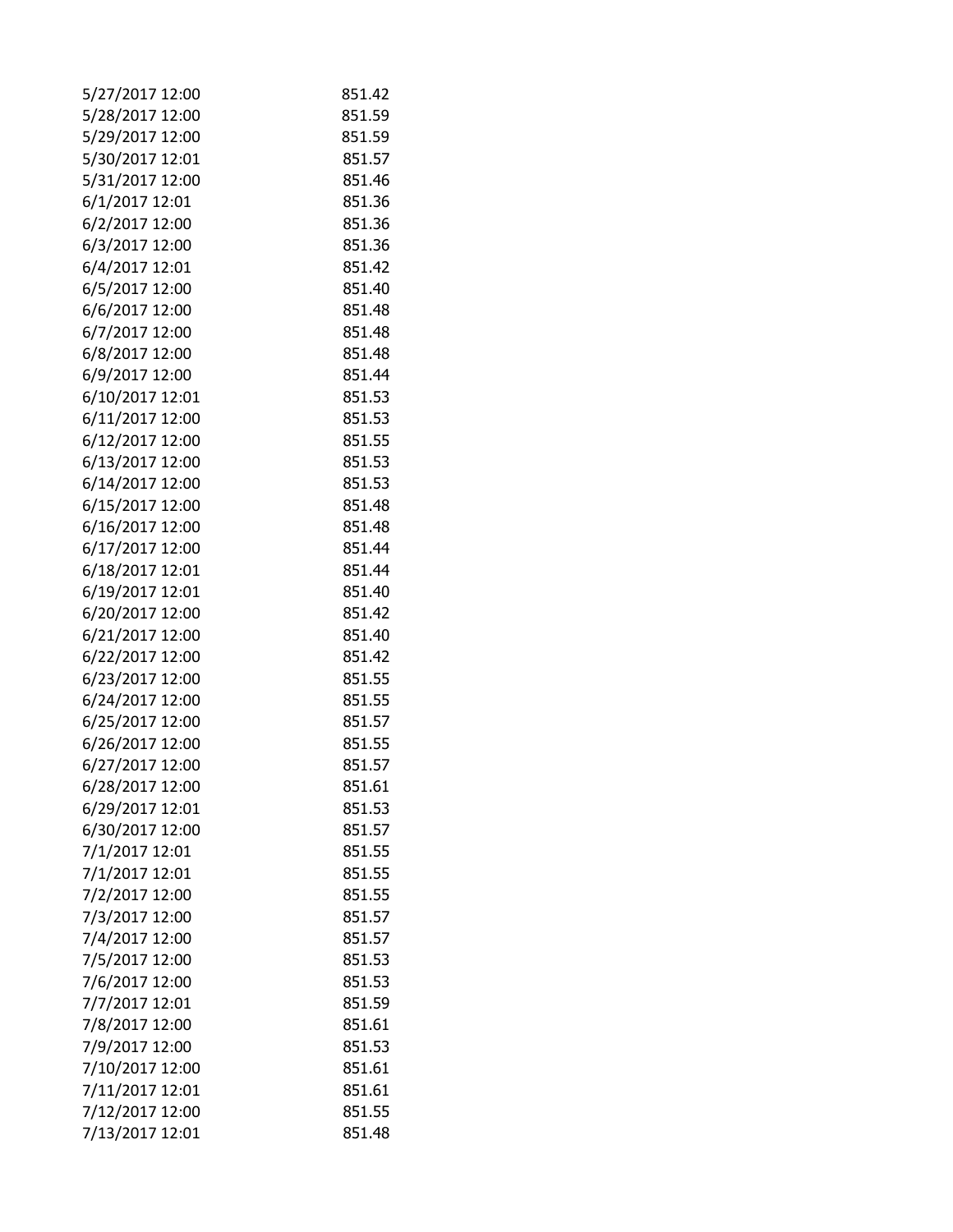| 7/14/2017 12:00 | 851.53 |
|-----------------|--------|
| 7/15/2017 12:02 | 851.53 |
| 7/16/2017 12:00 | 851.48 |
| 7/17/2017 12:00 | 851.48 |
| 7/18/2017 12:00 | 851.53 |
| 7/19/2017 12:01 | 851.51 |
| 7/20/2017 12:00 | 851.46 |
| 7/21/2017 12:00 | 851.55 |
| 7/22/2017 12:00 | 851.57 |
| 7/23/2017 12:00 | 851.57 |
| 7/24/2017 12:01 | 851.57 |
| 7/25/2017 12:00 | 851.59 |
| 7/26/2017 12:00 | 851.59 |
| 7/27/2017 12:00 | 851.61 |
| 7/28/2017 12:00 | 851.59 |
| 7/29/2017 12:00 | 851.63 |
| 7/30/2017 12:00 | 851.55 |
| 7/31/2017 12:00 | 851.53 |
| 8/1/2017 12:00  | 851.51 |
| 8/2/2017 12:00  | 851.51 |
| 8/3/2017 12:00  | 851.48 |
| 8/4/2017 12:00  | 851.48 |
| 8/5/2017 12:00  | 851.46 |
| 8/6/2017 12:01  | 851.44 |
| 8/7/2017 12:00  | 851.48 |
| 8/8/2017 12:00  | 851.42 |
| 8/9/2017 12:01  | 851.46 |
| 8/10/2017 12:00 | 851.55 |
| 8/11/2017 12:00 | 851.51 |
| 8/12/2017 12:01 | 851.48 |
| 8/13/2017 12:00 | 851.48 |
| 8/14/2017 12:00 | 851.48 |
| 8/15/2017 12:00 | 851.53 |
| 8/16/2017 12:01 | 851.59 |
| 8/17/2017 12:00 | 851.46 |
| 8/18/2017 12:01 | 851.48 |
|                 |        |
| 8/19/2017 12:00 | 851.51 |
| 8/20/2017 12:00 | 851.46 |
| 8/21/2017 12:00 | 851.46 |
| 8/22/2017 12:00 | 851.40 |
| 8/23/2017 12:01 | 851.46 |
| 8/24/2017 12:01 | 851.42 |
| 8/25/2017 12:00 | 851.42 |
| 8/26/2017 12:00 | 851.40 |
| 8/27/2017 12:01 | 851.42 |
| 8/28/2017 12:01 | 851.36 |
| 8/29/2017 12:00 | 851.48 |
| 8/30/2017 12:01 | 851.59 |
| 8/31/2017 12:01 | 851.46 |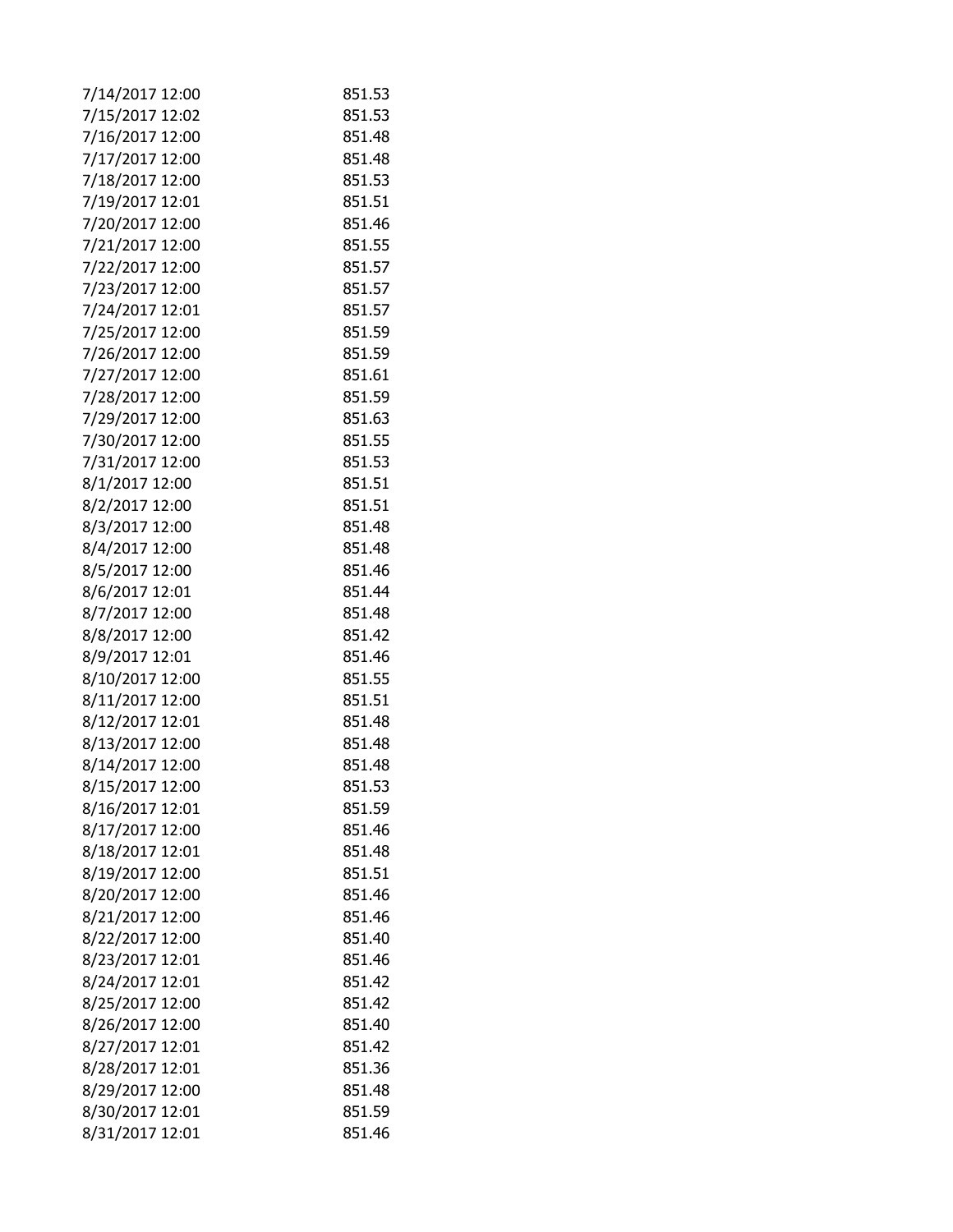| 9/1/2017 12:00   | 851.46 |
|------------------|--------|
| 9/2/2017 12:00   | 851.46 |
| 9/3/2017 12:00   | 851.44 |
| 9/4/2017 12:00   | 851.44 |
| 9/5/2017 12:00   | 851.46 |
| 9/6/2017 12:00   | 851.46 |
| 9/7/2017 12:01   | 851.53 |
| 9/8/2017 12:01   | 851.51 |
| 9/9/2017 12:01   | 851.46 |
| 9/10/2017 12:00  | 851.48 |
| 9/11/2017 12:00  | 851.46 |
| 9/12/2017 12:01  | 851.55 |
| 9/13/2017 12:00  | 851.44 |
| 9/14/2017 12:01  | 851.55 |
| 9/15/2017 12:00  | 851.44 |
| 9/16/2017 12:02  | 851.48 |
| 9/17/2017 12:01  | 851.48 |
| 9/18/2017 12:01  | 851.46 |
| 9/19/2017 12:00  | 851.48 |
| 9/20/2017 12:00  | 851.51 |
| 9/21/2017 12:01  | 851.48 |
| 9/22/2017 12:01  | 851.44 |
| 9/23/2017 12:00  | 851.46 |
| 9/24/2017 12:00  | 851.51 |
| 9/25/2017 12:00  | 851.46 |
| 9/26/2017 12:01  | 851.46 |
| 9/27/2017 12:00  | 851.42 |
| 9/28/2017 12:01  | 851.40 |
| 9/29/2017 12:00  | 851.40 |
| 9/30/2017 12:01  | 851.44 |
| 10/1/2017 12:01  | 851.40 |
| 10/2/2017 12:00  | 851.38 |
| 10/3/2017 12:00  | 851.38 |
| 10/4/2017 12:00  | 851.40 |
| 10/5/2017 12:01  | 851.40 |
| 10/6/2017 12:00  | 851.42 |
| 10/7/2017 12:00  | 851.44 |
| 10/8/2017 12:00  | 851.48 |
| 10/9/2017 12:00  | 851.53 |
| 10/10/2017 12:00 | 851.59 |
| 10/11/2017 12:00 | 851.68 |
| 10/12/2017 12:00 | 851.70 |
| 10/13/2017 12:00 | 851.59 |
| 10/14/2017 12:01 | 851.63 |
| 10/15/2017 12:00 | 851.53 |
| 10/16/2017 12:01 | 851.51 |
| 10/17/2017 12:00 | 851.57 |
| 10/18/2017 12:01 | 851.61 |
| 10/19/2017 12:01 | 851.61 |
|                  |        |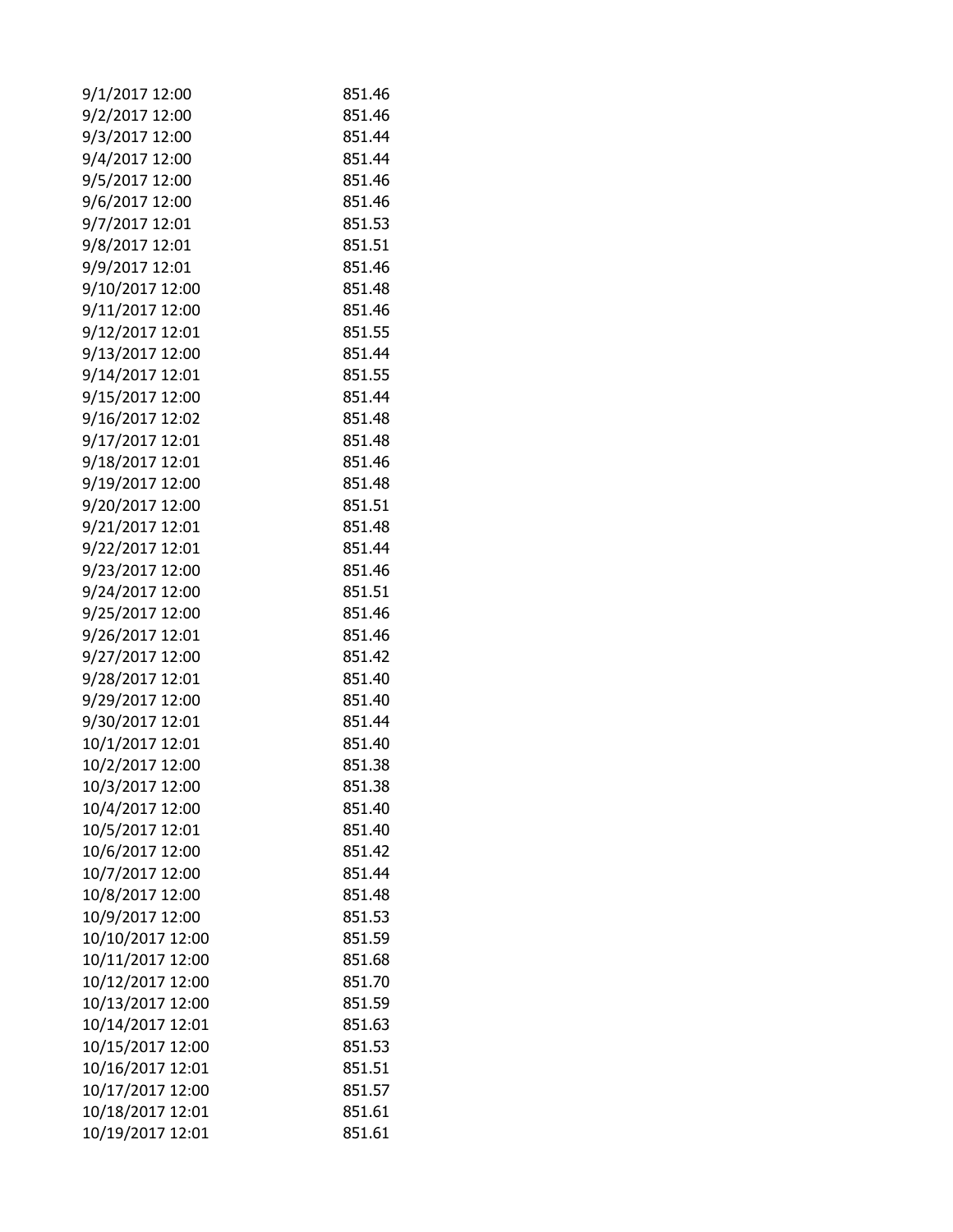| 10/20/2017 12:00 | 851.63 |
|------------------|--------|
| 10/21/2017 12:01 | 851.46 |
| 10/22/2017 12:00 | 851.42 |
| 10/23/2017 12:00 | 851.36 |
| 10/24/2017 12:00 | 851.53 |
| 10/25/2017 12:01 | 851.57 |
| 10/26/2017 12:00 | 851.53 |
| 10/27/2017 12:00 | 851.44 |
| 10/28/2017 12:01 | 851.48 |
| 10/29/2017 12:01 | 851.38 |
| 10/30/2017 12:00 | 851.36 |
| 10/31/2017 12:00 | 851.44 |
| 11/1/2017 12:00  | 851.48 |
| 11/2/2017 12:01  | 851.55 |
| 11/3/2017 12:00  | 851.66 |
| 11/4/2017 12:00  | 851.70 |
| 11/5/2017 13:00  | 851.72 |
| 11/6/2017 13:00  | 851.59 |
| 11/7/2017 13:00  | 851.46 |
| 11/8/2017 13:00  | 851.42 |
| 11/9/2017 13:00  | 851.38 |
| 11/10/2017 13:00 | 851.29 |
| 11/11/2017 13:00 | 851.29 |
| 11/12/2017 13:00 | 851.38 |
| 11/13/2017 13:01 | 851.36 |
| 11/14/2017 13:00 | 851.31 |
| 11/15/2017 13:00 | 851.31 |
| 11/16/2017 13:01 | 851.38 |
| 11/17/2017 13:00 | 851.36 |
| 11/18/2017 13:00 | 851.42 |
| 11/19/2017 13:00 | 851.42 |
| 11/27/2017 13:01 | 850.91 |
| 11/28/2017 13:00 | 850.86 |
| 11/29/2017 13:00 | 850.82 |
| 11/30/2017 13:00 | 850.65 |
| 12/1/2017 12:01  | 850.57 |
| 12/2/2017 12:00  | 850.46 |
| 12/3/2017 12:00  | 850.39 |
| 12/4/2017 12:01  | 850.31 |
| 12/5/2017 12:03  | 850.16 |
| 12/6/2017 12:00  | 850.12 |
| 12/7/2017 12:00  | 850.01 |
| 12/8/2017 12:00  | 849.88 |
| 12/9/2017 12:00  | 849.86 |
| 12/10/2017 12:00 | 849.95 |
| 12/11/2017 12:00 | 850.10 |
| 12/12/2017 12:00 | 850.24 |
| 12/13/2017 12:00 | 850.35 |
| 12/14/2017 12:00 | 850.37 |
|                  |        |